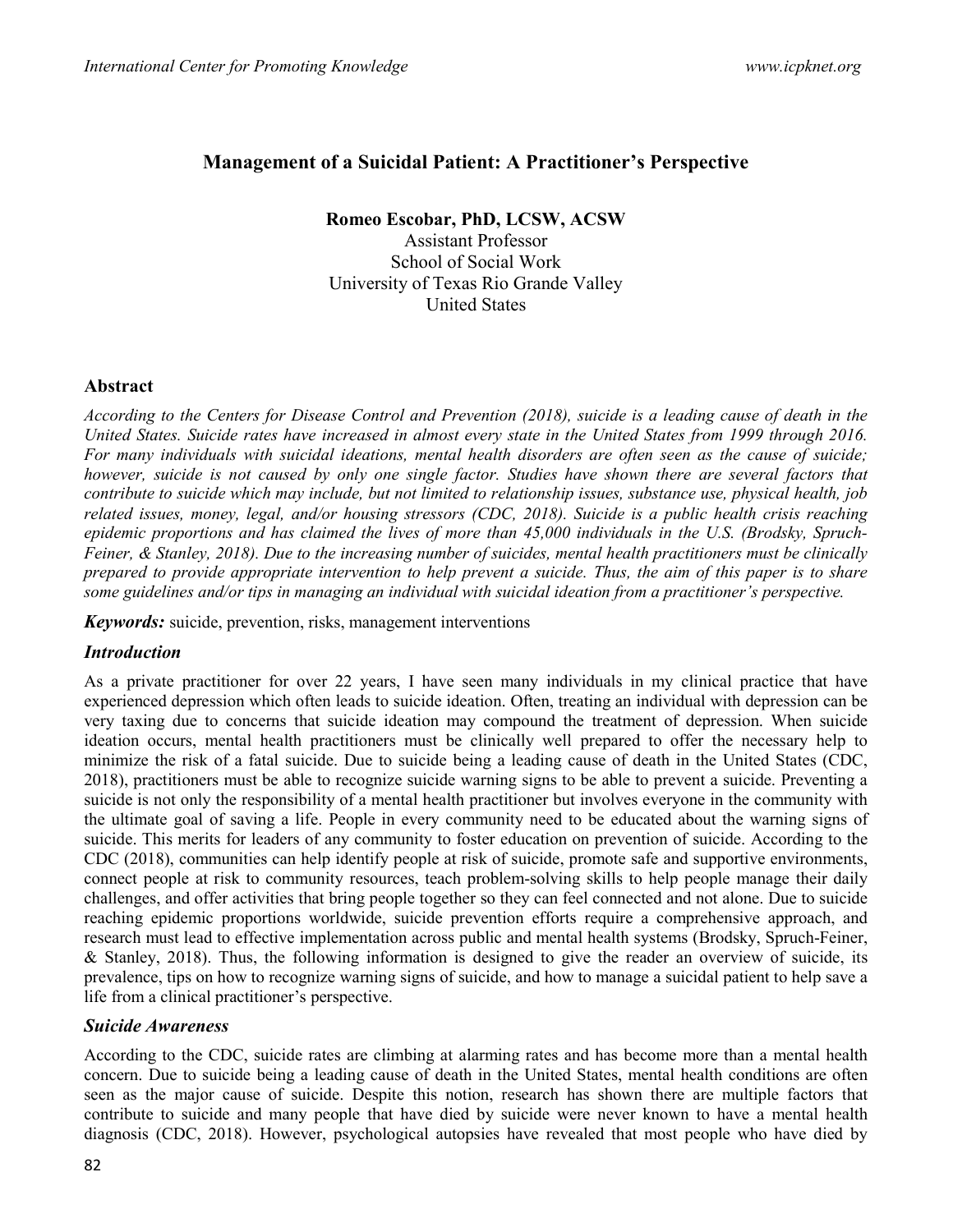suicide have suffered from a mental health disorder. A recent figure suggests this number could be at least 90%. This does not mean that most people with mental disorders die by their own hand. The risk of suicide has been estimated to be approximately 5 to 8% for several mental health disorders which include depression, alcoholism, and schizophrenia. Research on the risk factors among people with mental disorders is urgent in efforts to predict and prevent fatal suicide (Bradvik, 2018).

Many times, suicide prevention efforts depend on the disclosure of suicidal ideation (SI) which is considered an early step in the suicide process (Bradvik, 2018). According to the CDC (2018), recognizing the warning signs is an essential step in the prevention of suicide. These may include the client feeling a burden, being isolated, feeling trapped or in unbearable pain, increased anxiety, increased use of alcohol and/or other substances, increased anger or rage, extreme mood swings, expressing hopelessness, sleeping too much or too little, talking or posting about wanting to die, looking for a way to access lethal means, and making plans for suicide. When an individual is known to be at risk, there are 5 basic steps to help them. These include asking if they are thinking about suicide, keeping them safe, being there with them and listening to what they need, helping them connect with ongoing support, and following up to see how they are doing. These steps will be discussed further in this paper. Suicide rates

According to the CDC (2018), suicide rates in the United States have risen in almost every state. The only state in the U. S. that has reported a decrease in suicide by 1% is the state of Nevada. Overall, the increase reported by the CDC has been from 18% to 38%. The major increase has been reported in the states of Montana, Idaho, Wyoming, Utah, North Dakota, South Dakota, Minnesota, Kansas, Oklahoma, South Carolina, Vermont, and New Hampshire. The CDC also reported that there was a difference among those with and without mental health conditions. Additionally, it was reported that individuals without known mental health conditions were more apt to be males. The causes of suicide reported were poisoning (10%), suffocation (27%), firearms (55%), and other (8%). Suicide death by firearms were primarily males. Gender differences were reported as 16% females and 84% males. The statistics reported for individuals with known mental health conditions were different. The gender differences in individuals with known mental health disorders were 31% females and 69% males. The method used to die from suicide were poisoning (20%), suffocation (31%), firearms (41%), and other (8%) (CDC, 2018, p.2).

## Factors Contributing to Suicide

Research has shown that there are numerous factors that can contribute to death by suicide. Louise Bradvik (2018) discovered through a review of articles dealing with suicide, that depression was a common thread throughout the articles and was known to be the most common disorder among individuals who died by suicide. Additionally, in a subsequent review, the risk factors in depression were family history of psychiatric disorders, male gender, suicide attempts, more severe depression, hopelessness, and comorbidity. While depression is strongly related to both suicidal ideation and attempt, it lacks some specificity as a predictor, and little is known about the characteristics that increase the risk of suicide among people with depression (Bradvik, 2018).

According to the CDC(2018), there were other factors that contributed to suicide among individuals with or without known mental health conditions. These factors included relationship problems (42%), crisis in the past or upcoming two weeks (29%), problems with substance use (28%), physical health problems (22%), job/financial problems (16%), criminal legal problems (9%), and loss of housing (4%). As mental health practitioners, it is always imperative to conduct a thorough clinical assessment to cover all areas of concern to ensure the risk of suicide is minimized.

## Managing a Suicidal Client

In the profession of social work, practitioners frequently work in mental health settings which serve populationsat-risk. As a mental health practitioner, it has been my experience that suicidal clients require a lot of special care and empathy to reduce the risk of suicide. It is critical to always assess the safety and well-being of our clients. One of the first steps in managing a client who is expressing suicide ideation is to screen and validate their suicide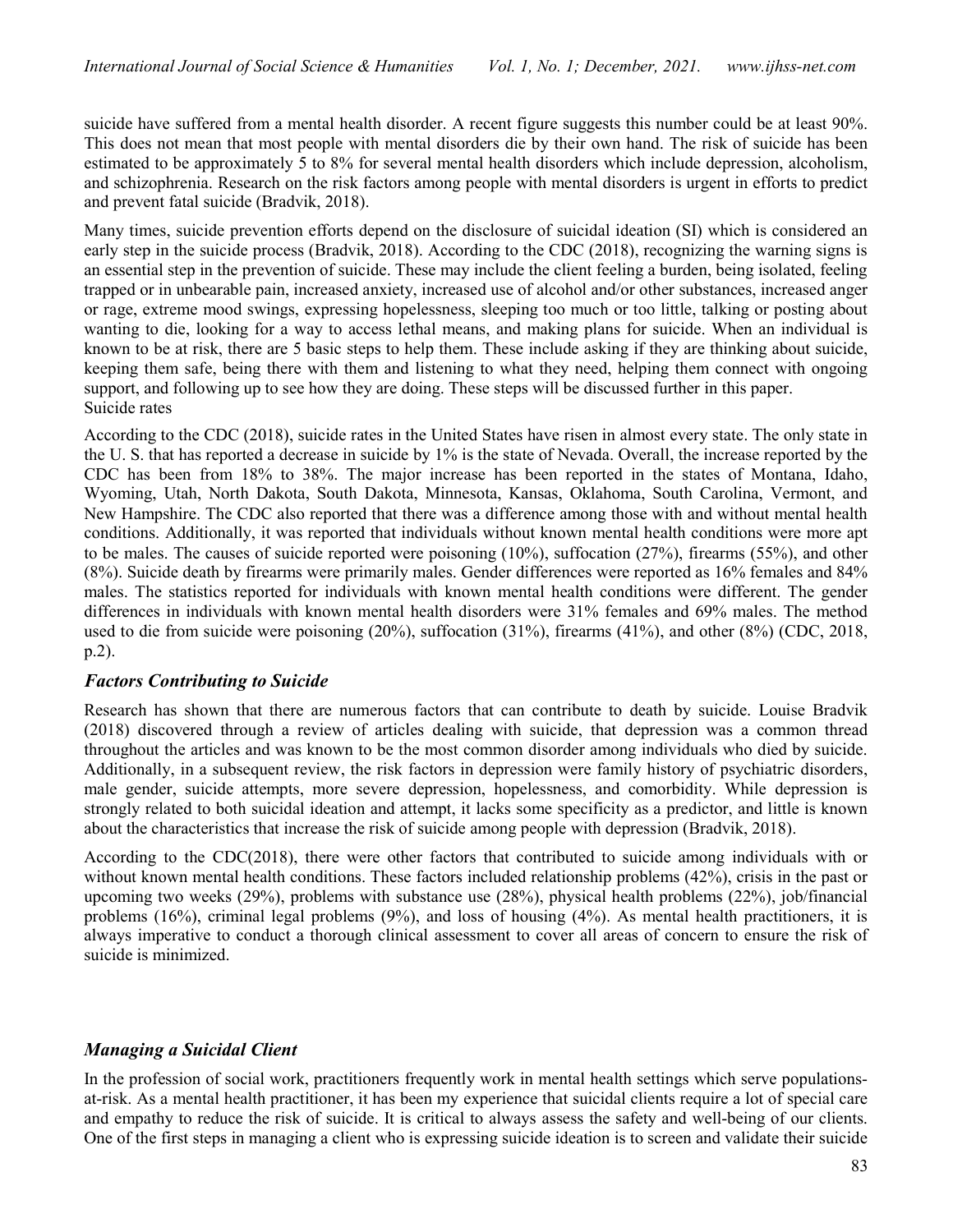ideation. This merits for the practitioner to ask if they are thinking about suicide. If the client confirms they are thinking about suicide, practitioners have an ethical and professional obligation to ensure the safety of clients. According to the NASW Code of Ethics, it is a social worker's ethical responsibility to promote the well-being of clients (National Association of Social Workers, 2017). Basically, practitioners are obligated to keep them safe and reduce the risk of harm to themselves or others. Therefore, this merits for us to know what action to take to reduce this possible harm.

According to Brodsky, Spruch-Feiner, and Stanley (2018), there are several approaches to assess risk of suicide. During the assessment of suicide, the practitioner must consider the risk factors besides suicidal ideation which include demographics, psychiatric and family history, diagnosis, trauma, and protective factors. According to Rudd, Joiner, and Rajab (2001), they offer eight essential components of a good clinical risk assessment interview. These include predisposition to suicidal behavior, precipitants of stressors (triggers), symptomatic presentation (affective system), presence of hopelessness (cognitive system, suicidal belief system), nature of suicidal thinking (cognitive system, suicidal belief system), previous suicidal behaviors (behavior system), impulsivity and self-control (behavioral system), and protective factors. Additionally, Rudd, Joiner, and Rajab (2001), delineate four risk categories with criteria to assess for suicide. The first is at baseline with absence of acuity (crisis). The second category is "acute" with acute crisis overlay, significant stressors, and prominent symptomatology. The third category is chronic high risk for multiple attempters, with absence of the abovementioned criteria. The fourth category is chronic high with acute exacerbation. In this category, there is the presence of an acute crisis, overlay significant stressors, and/or prominent symptomatology. Once it has been established that the client has suicide ideation, it is critical for practitioners to gather information regarding the thoughts and if they have a lethal plan. The social work practitioner must gather information about the frequency of the suicidal ideations, the plan to carry out the suicide, ascertain the lethality of the plan, and how much time has been spent on planning the suicide. Additionally, the practitioner must discuss past history and/or recent attempts (Cooper & Lesser, 2015).

In keeping the client safe, the practitioner must do everything possible to ensure the safety of the client. The practitioner must be there with them and listen to what they are needing. If the client needs to be connected to a referral source such as a psychiatric facility or a medical facility to have the client's mental stability assessed, the practitioner must make the contact with the agency or facility that is warranted (Johnson, 2004). By doing this, it will help determine what level of treatment may be required for the client which could be either immediate inpatient admission and hospitalization or an outpatient treatment center. In either case, the risk of suicide must be addressed and prioritized. By engaging in this process of referring the client for help, confidentiality may be or will be breached as the need to contact the client's family, police authority, or a crisis stabilization facility takes precedence (Cooper & Lesser, 2015). The practitioner should always address the limits to confidentiality and the circumstances under which confidentiality will be breached before beginning their work. This requires for the practitioner to review these conditions with the client. Additionally, the practitioner must be ready to confront the conflict that may arise with the client who may feel his/her confidentiality and trust has been violated by the practitioner. The practitioner must also document the client's assessment of the suicidal thoughts and the steps the practitioner took to keep the client safe and prevent the suicide. By doing this, the practitioner's professional accountability prevents any conflicts that may arise in ascertaining the practitioner's ethical and professional duties to keep the client safe were followed (Cooper & Lesser, 2015).

There are situations where the client does not meet criteria for inpatient hospitalization and must be returned to their home environment. When this occurs, the practitioner must educate the family on monitoring and assessing the client's safety at home. This may require for the practitioner to formulate a safety plan or contract with the client and involve family members and friends if necessary. According to Cooper and Lesser (2015), a safety plan will provide important insights and allow the practitioner to further explore client's thoughts about suicide, identify any plans for suicide, deter these suicidal thoughts and ideations, and delineate for the client how they may choose to seek help in emergency cases. The client must be advised who to contact in case of emergency, which includes the practitioner, law enforcement officials, or crisis centers. Clients need to be linked to crisis centers that operate on a 24-hour basis, 7 days a week. According to Brodsky, Spruch-Feiner, and Stanley (2018), the safety plan intervention is a best practice brief intervention that incorporates evidenced-based suicide risk reduction strategies such as lethal means reduction, brief problem solving and coping skills, increasing social